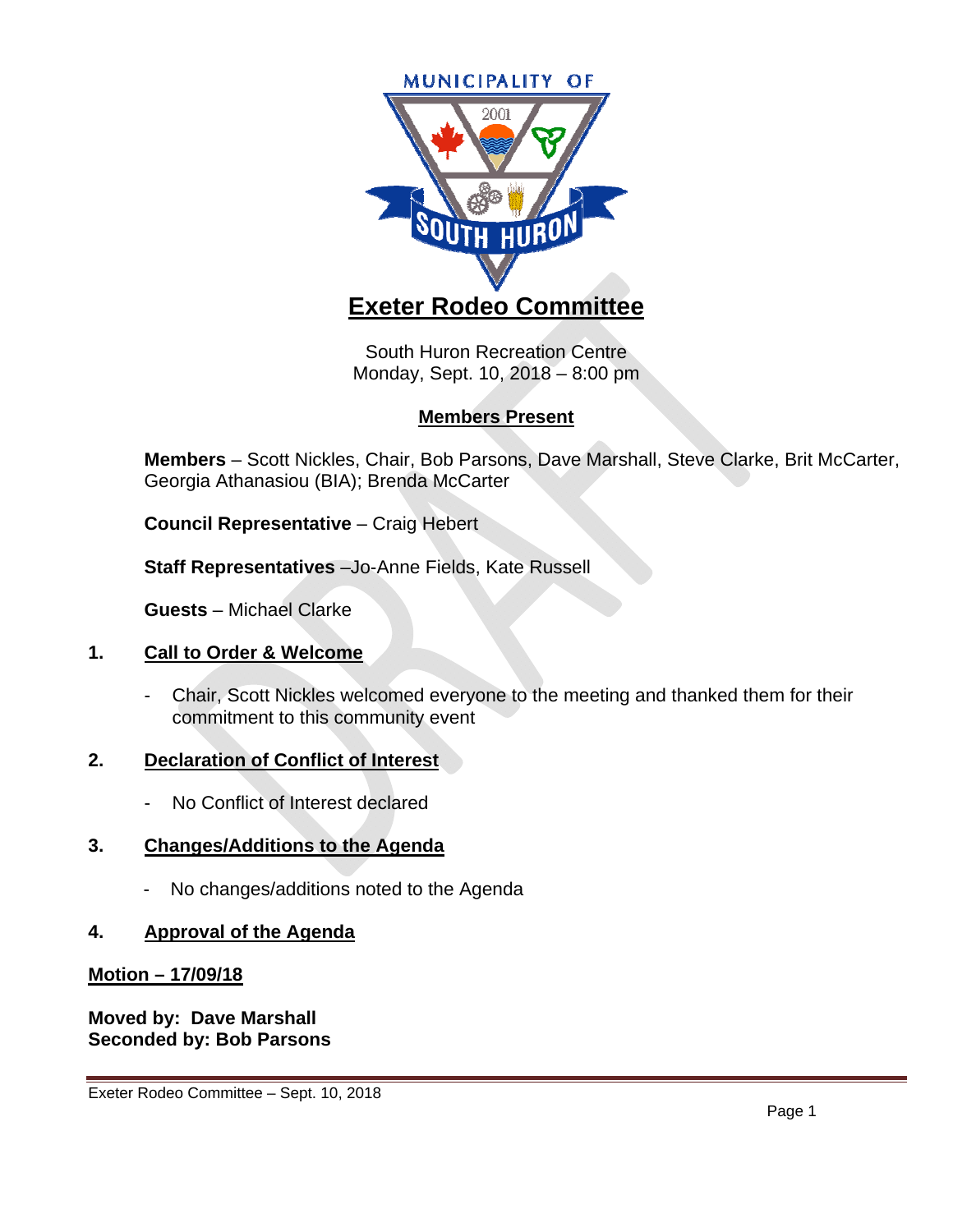**"THAT the agenda of September 10, 2018 be approved as presented."** 

## **Disposition: Carried**

### **5. Approval of the Minutes**

- It was noted a change in one of the motions would have to be made, as it was moved by someone not officially a member of the committee. The motion will be rescinded from the original minutes and put forth again tonight.

### **Motion – 18/09/18**

**Moved by: Bob Parsons Seconded by: Steve Clarke** 

**"THAT the minutes of July 9, 2018 meeting be approved as amended (motion 15/07/18 rescinded)."** 

**Disposition: Carried** 

## **6. Business arising from the Minutes**

- The rodeo event was held and all agreed it was a good event.

### **7. Correspondence**

- Correspondence is shared with the Committee membership as received
- No correspondence noted at the meeting

#### **8. Committee Reporting**

#### **Facilities and Grounds**

– grounds were good for the rodeo

#### **Sponsors**

- Sponsor report indicated \$16,800 was collected in cash sponsorships
- In-kind partnerships were \$3,500

#### **Vendors**

- Vendors brought in \$3006 for the event
- No complaints about vendors this year

# **Marketing, Promotion, Advertising and Social Media**

Exeter Rodeo Committee – Sept. 10, 2018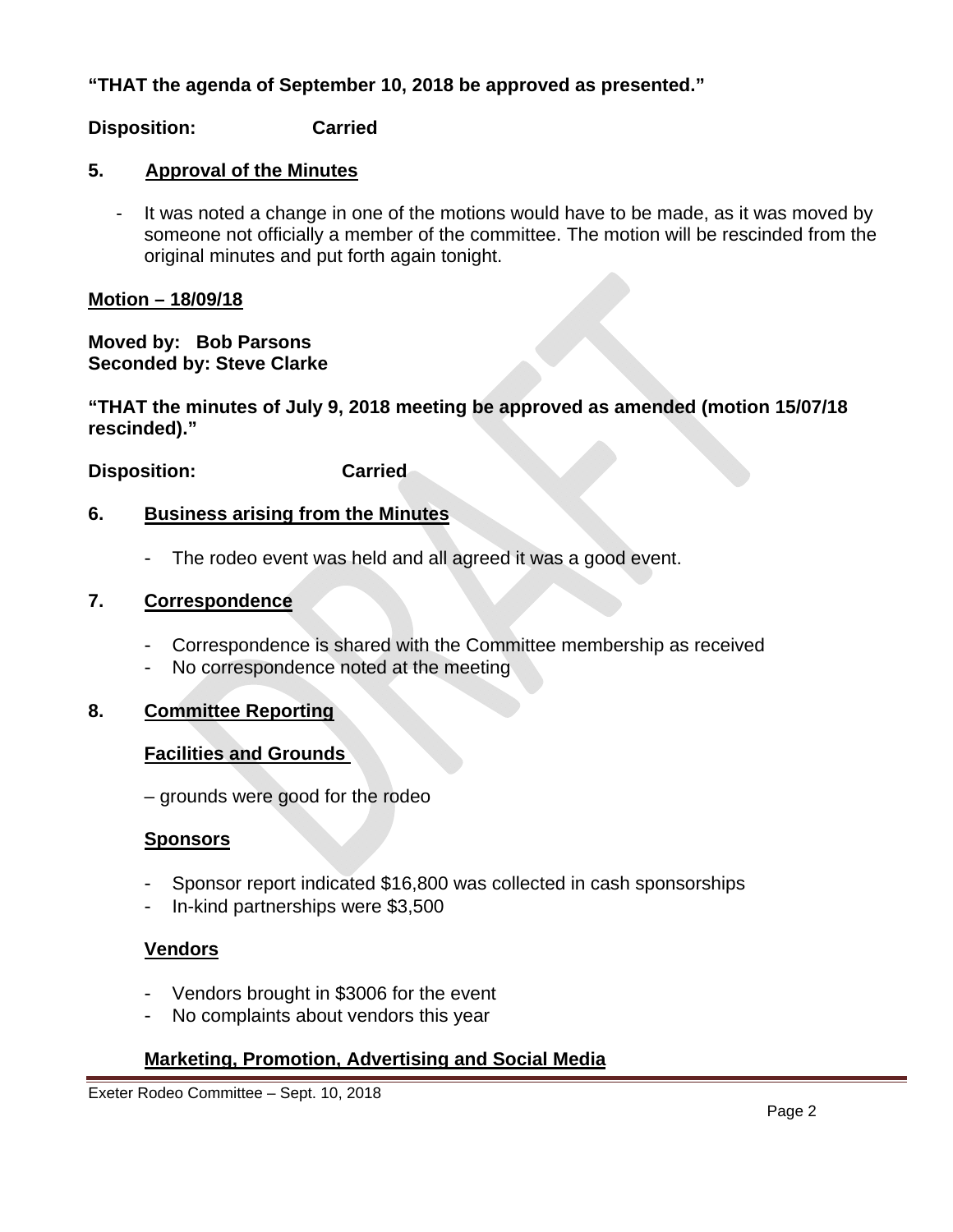- Nothing to report about marketing and promotions
- It was suggested a poll in future could help determine the rodeo format
- The VIP lounge was not exclusive for sponsors this year should be revisited for next year

# **Financial**

- Financials were presented verbally
- Insurance cost of \$1,500 cut into profits
- Research insurance options for 2019 including mutual coverage with municipality and Rodeo Management Group
- There is no more permanent liquor license to go under so may need PAL insurance next year to cover the bar
- Will need to determine who would do the Special Occasion Permit for the bar
- New Special Events Policy coming in to effect will require proof of \$5M insurance
- Event profit is between \$4,000 and \$6,000 final figure still unknown

# **Events/Activities/Entertainment**

- Good rodeo no complaints
- Discussion about bringing back the "redneck games" in 2019
- Bouncy horses were popular
- Potential to have an additional event on Saturday prior to show
- Lions may be able to take over the Friday night kick-off Craig is talking to club about it

# **Chair/Vice Chair Comments**

Chair thanked the committee for making it fun again this year

# **9. New & Other Business**

- Suggestion to check if an old-style rodeo is still available through RMG
- Potential to poll through FB on what people prefer
- Change in rodeo format was discussed
- Ratify new members for council consideration new volunteers added to committee

# **Motion – 19/09/18**

**Moved by: Bob Parsons Seconded by: Dave Marshall** 

**"THAT Exeter Rodeo Committee recommend to South Huron Council that Darcey Cook and Mike Clarke are hereby appointed to the Rodeo Committee."**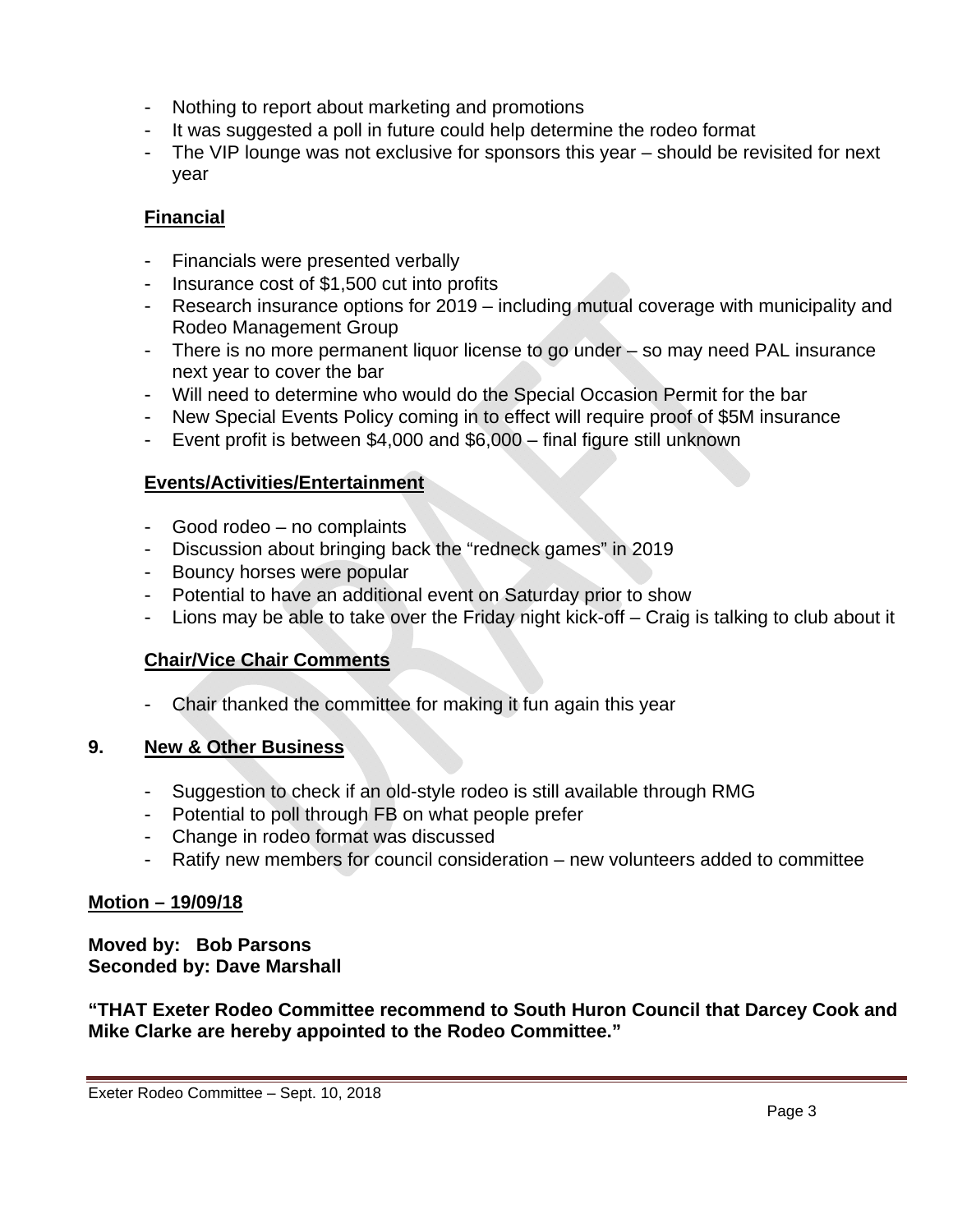## **Disposition: Carried**

# **10. Unfinished Business**

- The opportunity for the rodeo committee to donate funds to community recreation projects, as per the terms of reference of the committee, was discussed. The committee revisted discussion from the previous meeting and put forth a new motion to replace the one rescinded from the previous meeting.

## **Motion – 20/09/18**

**Moved by: Craig Hebert Seconded by: Bob Parsons** 

**"THAT the Rodeo Committee recommends to the Municipality of South Huron council that funds from the Rodeo reserve be used to purchase an Optimist Armor Stone (\$1,000); provide a \$14,000 donation toward the Exeter and District Swimming Pool Renovation project and a \$5,000 donation toward the Dashwood Community Hall renovation project – for a total of \$20,000 toward community recreation projects."** 

**Disposition: Carried** 

- Committee member Bob Parsons announced his retirement from the committee. This will be his last meeting. Bob was thanked for his years of dedication to the rodeo. His resignation was accepted by motion.

# **Motion – 21/09/18**

**Moved by: Craig Hebert Seconded by: Steve Clarke** 

## **"THAT the Rodeo Committee accepts the resignation of member Bob Parsons with thanks for his service to the community."**

## **Disposition: Carried**

- Community Services Manager Jo-Anne Fields then offered news that she has announced her retirement from her position with South Huron as of January 18, 2019. She expressed her gratitude for all the hard work of the committee and her intention to volunteer for the committee once she has retired.

# **11. Date of Next Meeting**

- Next regular meeting will be held at South Huron Recreation Centre on Monday,